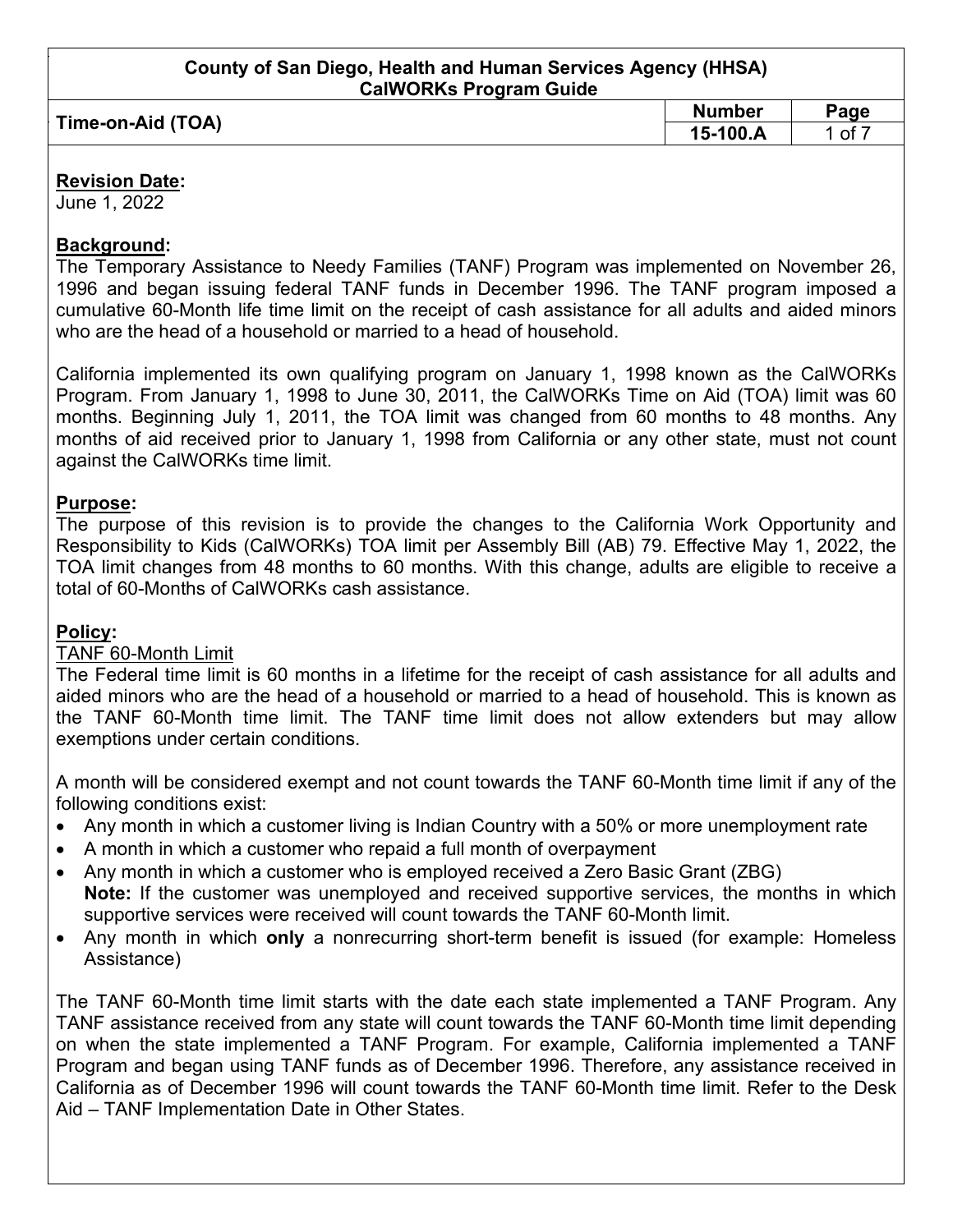| Time-on-Aid (TOA) | <b>Number</b> | Page   |
|-------------------|---------------|--------|
|                   | $15-100.A$    | 2 of 7 |
|                   |               |        |

#### Tribal TANF

Tribal TANF provides cash assistance and employment services to Native American families and Alaska Native families. The Native American families can elect to receive aid from CalWORKs or Tribal TANF. However, they cannot receive aid from both programs. The TANF 60-Month time limit also applies to Tribal TANF.

#### CalWORKs 60-Month Time Limit

Effective May 1, 2022, the CalWORKs TOA limit changes from 48 months to 60 months. The CalWORKs 60-Month time limit only applies to adults. The CalWORKs 60-Month time limit does not apply to children or non-minor dependents.

The month will count towards the CalWORKs 60-Month time limit when the customer received:

- CalWORKs aid in California as of January 1, 1998
- TANF assistance from other states as of January 1,1998
- Tribal TANF assistance as of January 1, 1998
- A Special Needs payment
- An Immediate Need payment
- Diversion Payment (Refer to CPG 40-100.D Diversion Program for more information)
- CalWORKs aid as an overpayment that exceeded the CalWORKs time limit (For example, the customer was aided beyond 60 months, those months will continue to count towards the time limit until the overpayment is fully paid)

TANF assistance received in California or any other state between September 1,1996 and December 31, 1997, will not count towards the CalWORKs 60-Month time limit. Also, the months in which the customer received the COVID-19 Good Cause time limit exemption between March 1, 2020 to April 30, 2022 will not count towards the CalWORKs 60-Month time limit.

#### CalWORKs TOA Exemptions

CalWORKs has time limit exemptions which exempts months from being counted towards the CalWORKs time limit. The customer may request an exemption verbally or in writing. In addition, the customer is not required to request for the exemption if all the required information to grant the exemption is available to the county. Any month in which the following conditions exist (for the adult customer) will be considered exempt and not count towards the CalWORKs 60-Month time limit:

| <b>Exemption</b>                      | <b>Details to Qualify</b>                                                                                                                                                                                                                                                                  |  |  |
|---------------------------------------|--------------------------------------------------------------------------------------------------------------------------------------------------------------------------------------------------------------------------------------------------------------------------------------------|--|--|
| <b>Disabled</b>                       | Disability that is expected to last at least 30 days that significantly impairs<br>the customer's ability to be regularly employed or participate in                                                                                                                                       |  |  |
|                                       | <b>Employment Services (ES).</b>                                                                                                                                                                                                                                                           |  |  |
| <b>Advanced Age</b>                   | The customer is 60 years of age or older.                                                                                                                                                                                                                                                  |  |  |
| Caretaking<br><b>Responsibilities</b> | • The customer is providing care for an ill or incapacitated household<br>member which impairs the customer's ability to be regularly employed or<br>to participate in ES activities                                                                                                       |  |  |
|                                       | • The customer is providing care for a dependent child of the court, or a<br>child who has been determined by the County as being at risk for<br>placement in foster care and the caretaking responsibilities are<br>determined by the County to be beyond those considered normal day-to- |  |  |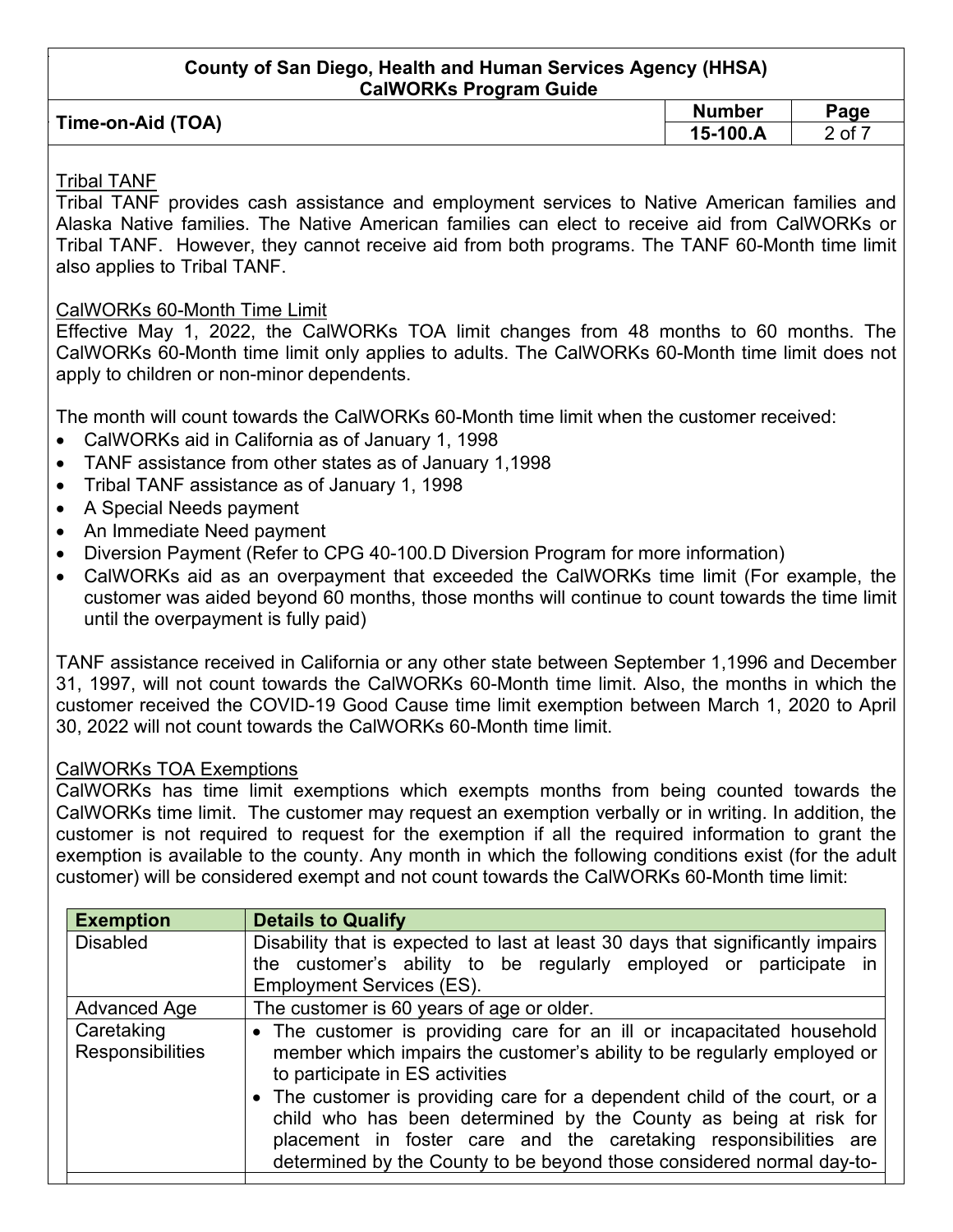| <b>CalWORKs Program Guide</b><br><b>Number</b><br>Page |                                                                                                                                                                                                                                                                                                                                                                                                    |        |  |
|--------------------------------------------------------|----------------------------------------------------------------------------------------------------------------------------------------------------------------------------------------------------------------------------------------------------------------------------------------------------------------------------------------------------------------------------------------------------|--------|--|
| Time-on-Aid (TOA)                                      | 15-100.A                                                                                                                                                                                                                                                                                                                                                                                           | 3 of 7 |  |
|                                                        | day parenting responsibilities<br>Note: The added responsibility must impair the parent or caretaker's<br>ability to be employed on a regular basis or to participate in ES activities.<br>• Effective January 1, 2013, a once in a lifetime exemption can be applied<br>for a customer who is providing primary care to a child aged 0 to 23<br>months                                            |        |  |
| Cal-Learn                                              | This applies to teens who are the head of household or married to the head<br>of household. The teen is eligible for Cal-Learn and is participating (both<br>mandatory and voluntary participants) until they turn age 20 or graduate<br>from high school or its equivalent.                                                                                                                       |        |  |
| Grant<br>than<br>Less<br>\$10                          | • The customer is not receiving a cash aid payment because the grant<br>amount is less than \$10 or<br>• The customer is receiving a ZBG because their income is exceeding the<br>Maximum Aid Payment (MAP) for their Assistance Unit (AU) size but<br>their income is still within the Tier 2 Income Reporting Threshold (IRT)                                                                    |        |  |
|                                                        | <b>Note:</b> A ZBG is only applicable to current customers (recipients). The<br>CalWORKs 60-Month time clock will tick in the following ZBG scenarios:<br>The customer received a non-recurring special need payment for the<br>month such as Temporary Homeless Assistance (THA) payments<br>The CalWORKs grant was reduced below \$10 because of an<br>overpayment recoupment or imposed penalty |        |  |
| <b>Indian Country</b>                                  | Any month in which a customer received CalWORKs while living in Indian<br>Country, as defined by federal law, with an unemployment rate of 50% or<br>hinhar                                                                                                                                                                                                                                        |        |  |

|               | Tiigrier.                                                                    |
|---------------|------------------------------------------------------------------------------|
| Unaided       | The customer is excluded from the AU for reasons other than exceeding        |
|               | the time limit such as being sanctioned or being excluded by law (For        |
|               | example: undocumented).                                                      |
| Child Sunnort | Starting January 1008, any cash aid that is fully reimbursed by child/family |

| Child Support       | Starting January 1998, any cash aid that is fully reimbursed by child/family<br>support will be deducted from the total months on the CalWORKs time<br>clock. The exemption will be applied to each month of aid beginning with<br>the earliest unreimbursed month and moving forward chronologically as<br>each month's grant is fully reimbursed, whether the month had been<br>previously exempted for any reason or not, including any month(s) exempt<br>because the customer was unaided for any reason including a sanction. |
|---------------------|-------------------------------------------------------------------------------------------------------------------------------------------------------------------------------------------------------------------------------------------------------------------------------------------------------------------------------------------------------------------------------------------------------------------------------------------------------------------------------------------------------------------------------------|
| Domestic Violence   | The CalWORKs time limit requirement will be waived for victims of                                                                                                                                                                                                                                                                                                                                                                                                                                                                   |
| (Time limit Waiver) | domestic violence if the abuse prevents the customer from obtaining                                                                                                                                                                                                                                                                                                                                                                                                                                                                 |
|                     | employment or participating in ES activities.                                                                                                                                                                                                                                                                                                                                                                                                                                                                                       |
| <b>Diversion</b>    | Part or all of the diversion period may be exempt; refer to CPG 40-100.D                                                                                                                                                                                                                                                                                                                                                                                                                                                            |
|                     |                                                                                                                                                                                                                                                                                                                                                                                                                                                                                                                                     |

The month in which the overpayment was fully repaid will be unticked.

**Note:** Child support recoupment is used to repay aid to the AU and cannot

Diversion Program for more information.

be used to repay CalWORKs overpayments.

Repays a full

overpayment (exception)

month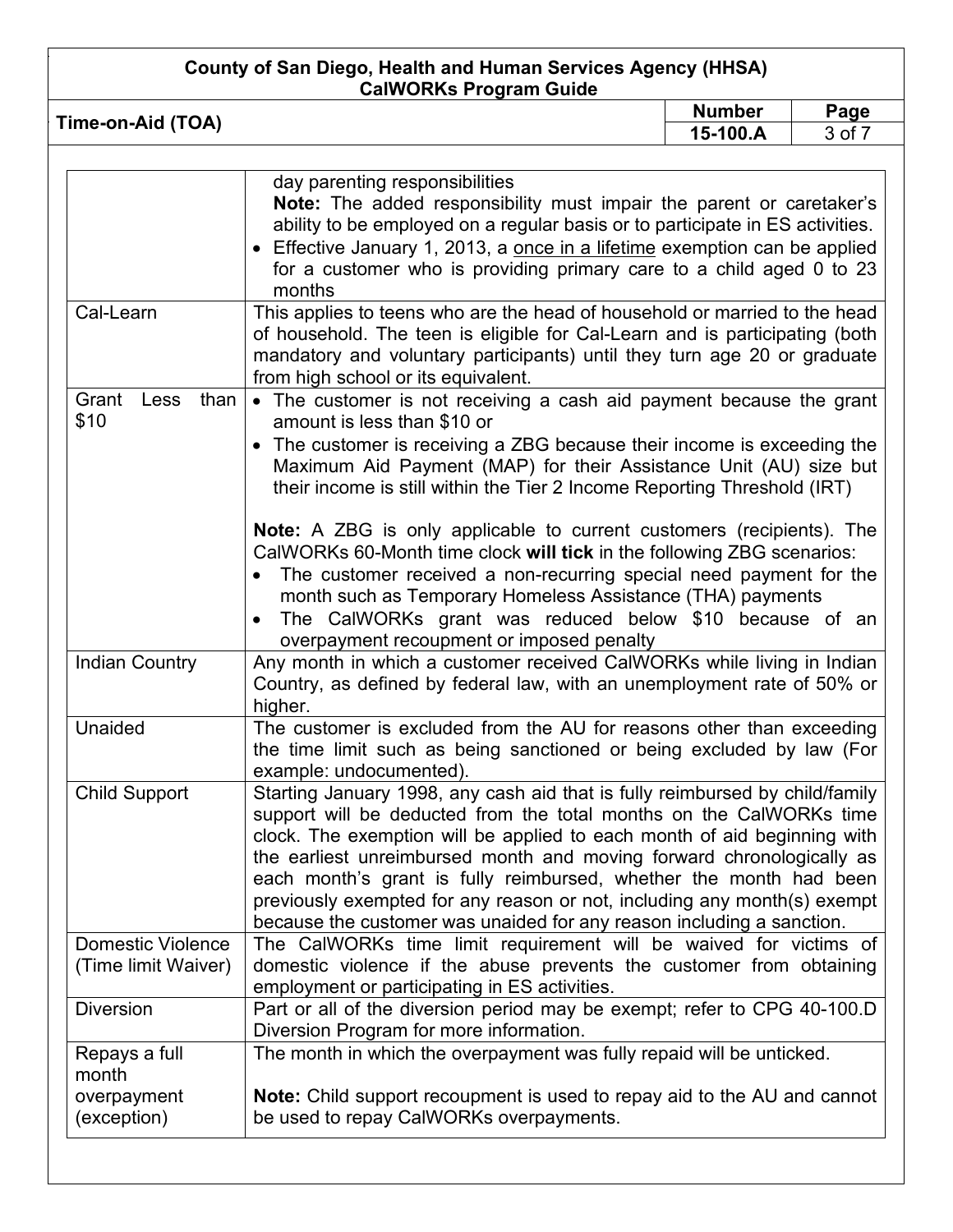**Time-on-Aid (TOA) Number Page**<br> **Page**<br> **Page**<br> **Page** 

15-100.A

| <b>Historical</b>                        | <b>Dates</b><br>(Newest to Oldest)               | <b>Details</b>                                                                                                                                                                                                                                                                                |
|------------------------------------------|--------------------------------------------------|-----------------------------------------------------------------------------------------------------------------------------------------------------------------------------------------------------------------------------------------------------------------------------------------------|
| <b>Exemption</b><br>COVID-19<br>Pandemic | Effective July 1, 2021 to<br>April 30, 2022      | To qualify, the customer cannot reach or exceed the<br>CalWORKs 48-Month time limit.                                                                                                                                                                                                          |
| COVID-19<br>Pandemic                     | Effective March 1, 2020<br>to June 30, 2021      | To qualify, the customer must meet both criteria:<br>Has not reach or exceeded their CalWORKs 48-<br>Month time limit<br>Has not exceeded their TANF 60-Month time<br>limit                                                                                                                   |
| Young Child<br>(AB X4 4)                 | Effective August 1, 2009<br>to December 31, 2012 | Parents or caretakers responsible for the primary<br>care of a child 12 through 23 months old, or of two<br>or more children under the age of six were exempt<br>from participating in ES. For two-parent AU, it is the<br>choice of the parents to decide who will receive the<br>exemption. |
|                                          |                                                  | <b>Note:</b> Customers who met the AB X4 4 exemption<br>criteria as of 12/31/2012 were continued to be<br>exempt until they were fully engaged in ES but no<br>later than 01/01/2015.                                                                                                         |
| Lack of<br>Supportive<br><b>Services</b> | Effective August 1,2009<br>to December 31, 2012  | Parents or caretakers who had primary responsibility<br>for providing care to a child who is:<br>3-12 months of age and already exempt due to<br>$\bullet$<br>care of a child under 6 months of age or<br>Under 12 weeks and the customer did not meet<br>the temporary young child exemption |
|                                          |                                                  | Note: Customers who received aid in San Diego<br>during this period is not eligible for this exemption<br>because child care services was available.                                                                                                                                          |

# CalWORKs TOA Extenders

The customer who received a cumulative of 60 months of CalWORKs aid will be removed from the AU. However, the customer may remain on aid beyond the 60-Month limit if they are eligible to a TOA extender. In a two-parent household, each parent, aided stepparent or caretaker relative must meet an extender criterion to be eligible for the extender with the exception of current victims of domestic violence.

The CalWORKs time limit allows the following extenders:

- Over 60 years of age
- Providing care for an ill or incapacitated person in the home
- Non-parent caring for a child at risk of placement in Foster Care
- Disabled: Receiving State Disability Insurance (SDI), Worker's Compensation Temporary Disability Insurance, In-Home Supportive Services (IHSS) Care, or State Supplemental Program (SSP) and the disability impairs their ability to work or participate in ES activities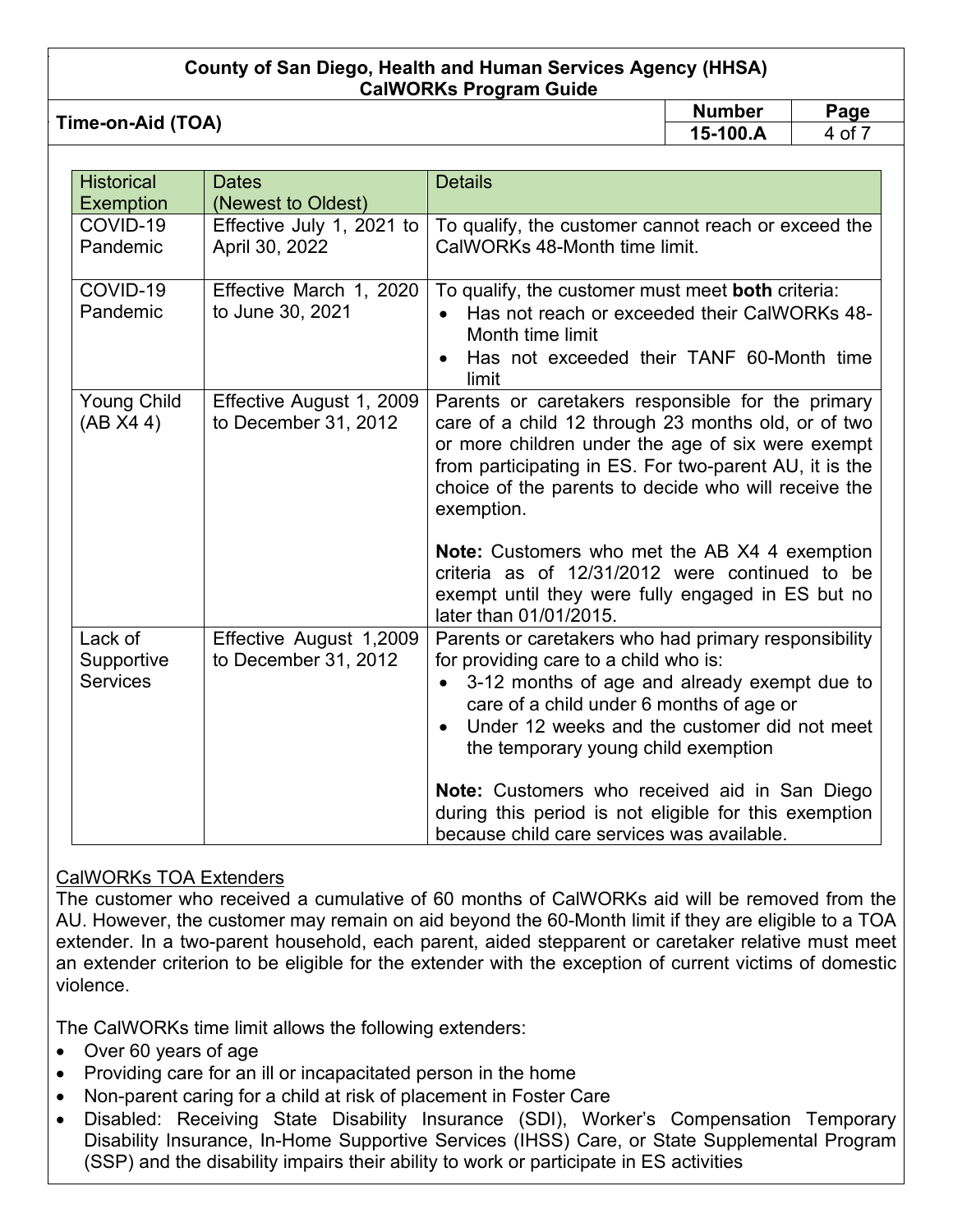| Time-on-Aid (TOA) | <b>Number</b>             | Page             |
|-------------------|---------------------------|------------------|
|                   | $\dot{ }$ 100.A<br>$15-.$ | $5$ of $\degree$ |
|                   |                           |                  |

- Unable to maintain employment (see below for details)
- Unaided: The individual is excluded from the AU for reasons other than exceeding the time limit
- Domestic Violence Good Cause Waiver**:** This extender is not automatically given to all victims of domestic violence and cannot be granted permanently. For the customer to be eligible to the domestic violence waiver, the domestic violence must prevent the customer from obtaining employment or participating in ES activities. If only one adult in a two-parent family meets the domestic violence extender only that person will qualify for the extender. The extender period may be allowed for a maximum of six-months and must not exceed twelve months without a Family Resource Center manager's approval (Refer to CPG 40-100.E – Family Violence Regulations)

### Unable to Maintain Employment or Participate Extension

An "Unable to Maintain" extension may be granted when a timed-out customer has a significant impairment that does not meet the ES exemption or waiver requirements but nevertheless limits the customer's ability to perform the physical or mental functions necessary to maintain employment or participate in ES activities. The customer must have history of employment or full cooperation in the ES activities.

The following criteria are used to establish the history of unable to maintain employment:

- 1. The customer has not failed to meet satisfactory participation, attendance, and progress requirements, without good cause, as evidenced by the absence of an instance of noncompliance that resulted in an ES financial sanction during the time the customer was a mandatory ES participant
- 2. The customer has instances of noncompliance that resulted in an ES sanction. However, the customer has also maintained to the best of their ability, a sustained period of ES participation despite the presence of a significant impairment or combination of impairments as determined by one of the following:
	- A Mental Health Assessment
	- A Substance Abuse Assessment
	- A Learning disability or medical problem as determined by a professional whose training qualifies them to determine whether the participant is unable to successfully complete or benefit from a current or proposed activity assignment

**Note:** The customer may request this extender even if they have been removed from aid for a period of time.

The customer who has reached their 60 months of CalWORKs aid and has undergone a Learning Disability (LD) screening that showed positive indicators for LD, but for whom the assessment results are not yet available, may be extended for 30 days to allow time for the results to be available.

At the end of the 30 days, the extension may be reviewed for one additional extension of 30 days, provided that the delay in completing the assessment is not due to the customer's failure to follow through.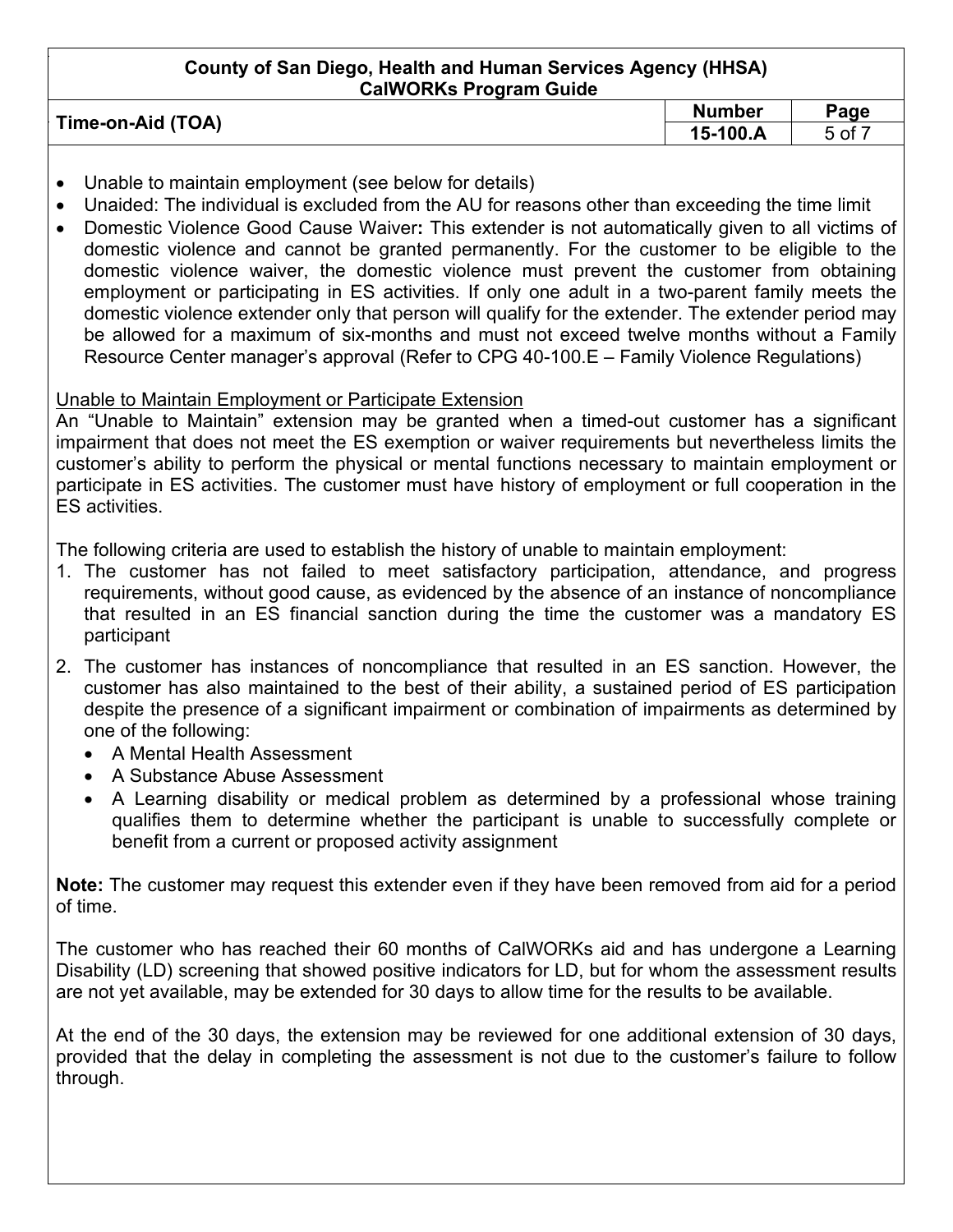| Time-on-Aid (TOA) | <b>Number</b> | Page |
|-------------------|---------------|------|
|                   | 15-100.A      | 6 of |
|                   |               |      |

### Safety Net Program

Children who remain eligible for CalWORKs shall continue to receive aid under the Safety Net Program when all adults in the AU have been discontinued due to exhausting their CalWORKs time limit.

The following cases are not considered Safety Net cases:

- An AU with two aided adults and only one adult is discontinued from the AU for reaching the time limit
- An AU with parent(s) or caretaker(s) who are excluded from or ineligible to cash assistance because the customer is a convicted drug felon, fleeing felon, Supplemental Security Income (SSI) recipient or non-needy caretaker relative

**Note:** As of April 1, 2015, CalWORKs Program allowed customers with felony drug convictions to get benefits.

### Homeless Assistance (HA)

Certain HA may count towards the CalWORKs and TANF clocks.

- Expanded Temporary Homeless Assistance (Expanded THA) Only CalWORKs applicants can receive Expanded THA. If the applicant received Expanded THA and is then determined to be ineligible for CalWORKs, the applicant's CalWORKs or TANF clocks will not tick
- THA under Family Reunification (FR) The TANF clock does not tick, but the CalWORKs clock does if the customer received THA under the Family Reunification case

|                     | Does it count towards                             |                                                   |  |
|---------------------|---------------------------------------------------|---------------------------------------------------|--|
| <b>Type of HA</b>   | <b>TANF 60-Month time limit?</b>                  | <b>CalWORKs 60-Month time</b><br>limit?           |  |
| <b>THA</b>          | No                                                | Yes                                               |  |
| <b>Expanded THA</b> | Yes, unless the CalWORKs<br>application is denied | Yes, unless the CalWORKs<br>application is denied |  |
| THA through FR      | No                                                | Yes                                               |  |

# **Procedure:**

CalWORKs Processing Guide 15-100.A1 – Time on Aid Determination Process

# **References:**

- EAS 40-107(a)(4-5)(A), 42-301, 42-302
- ACL No. 97-65, 98-38, 99-27, 99-90, 99-90E, 14-78, 15-08, 17-01, 18-123, 19-77, 19-112, 20-113, 21-45, 21-45E, 21-89
- ACIN No. I-10-07, I-14-20, I-53-20
- Code of Federal Regulations: Title 45, Subtitle B, Chapter II

# **Sunset Date:**

This policy will be reviewed for continuance by June 30, 2025.